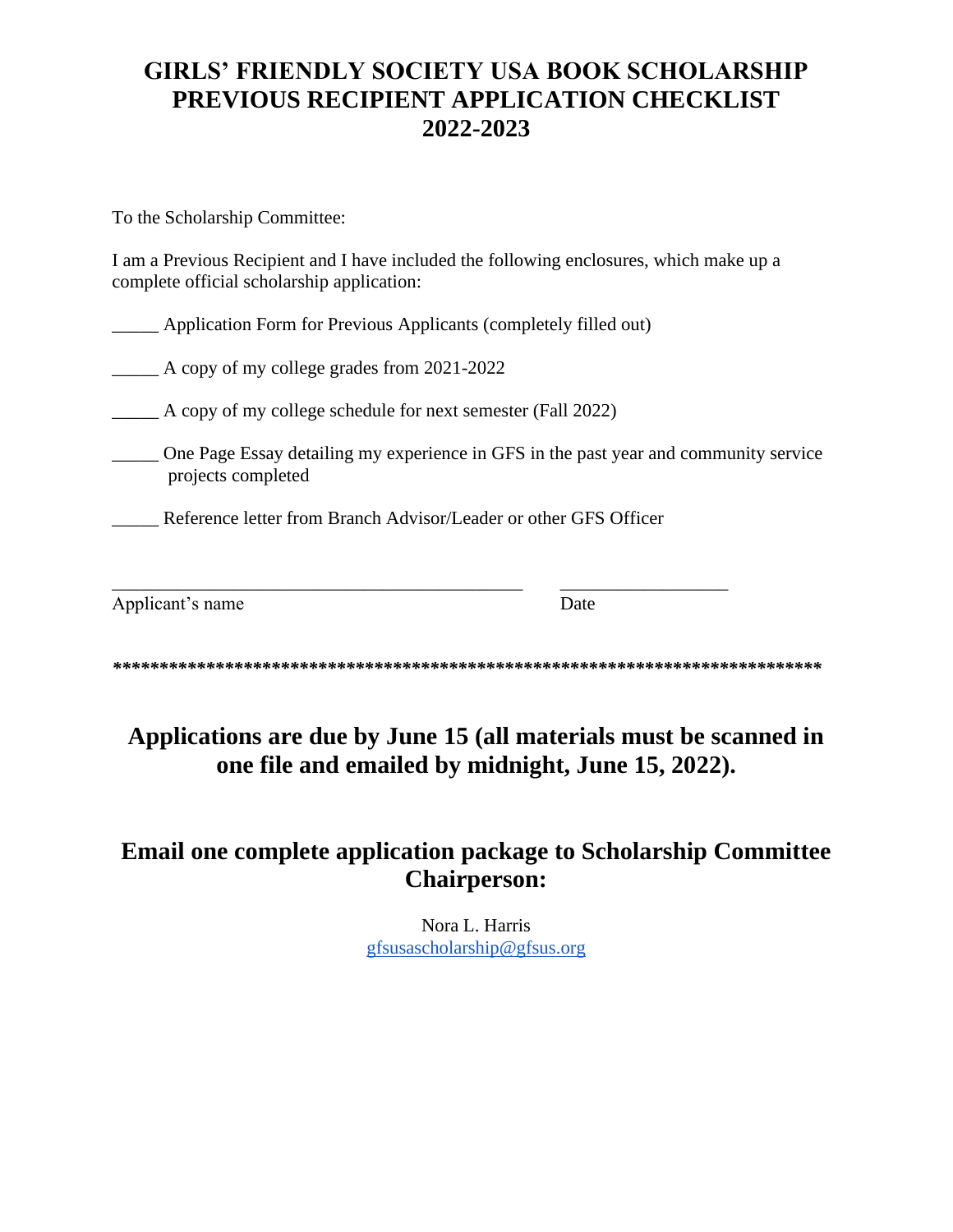#### **GIRLS' FRIENDLY SOCIETY USA BOOK SCHOLARSHIP** PREVIOUS RECIPIENT **APPLICATION FORM** 2022-2023

| (Please print or type)                                     |  |
|------------------------------------------------------------|--|
|                                                            |  |
|                                                            |  |
|                                                            |  |
|                                                            |  |
|                                                            |  |
|                                                            |  |
|                                                            |  |
|                                                            |  |
|                                                            |  |
|                                                            |  |
|                                                            |  |
|                                                            |  |
| $\text{Telephone: } (\_\_\_\_\_\_\_\_\_\_\_\_$             |  |
|                                                            |  |
|                                                            |  |
|                                                            |  |
| Current Year of Study: Freshman; Sophomore, Junior, Senior |  |